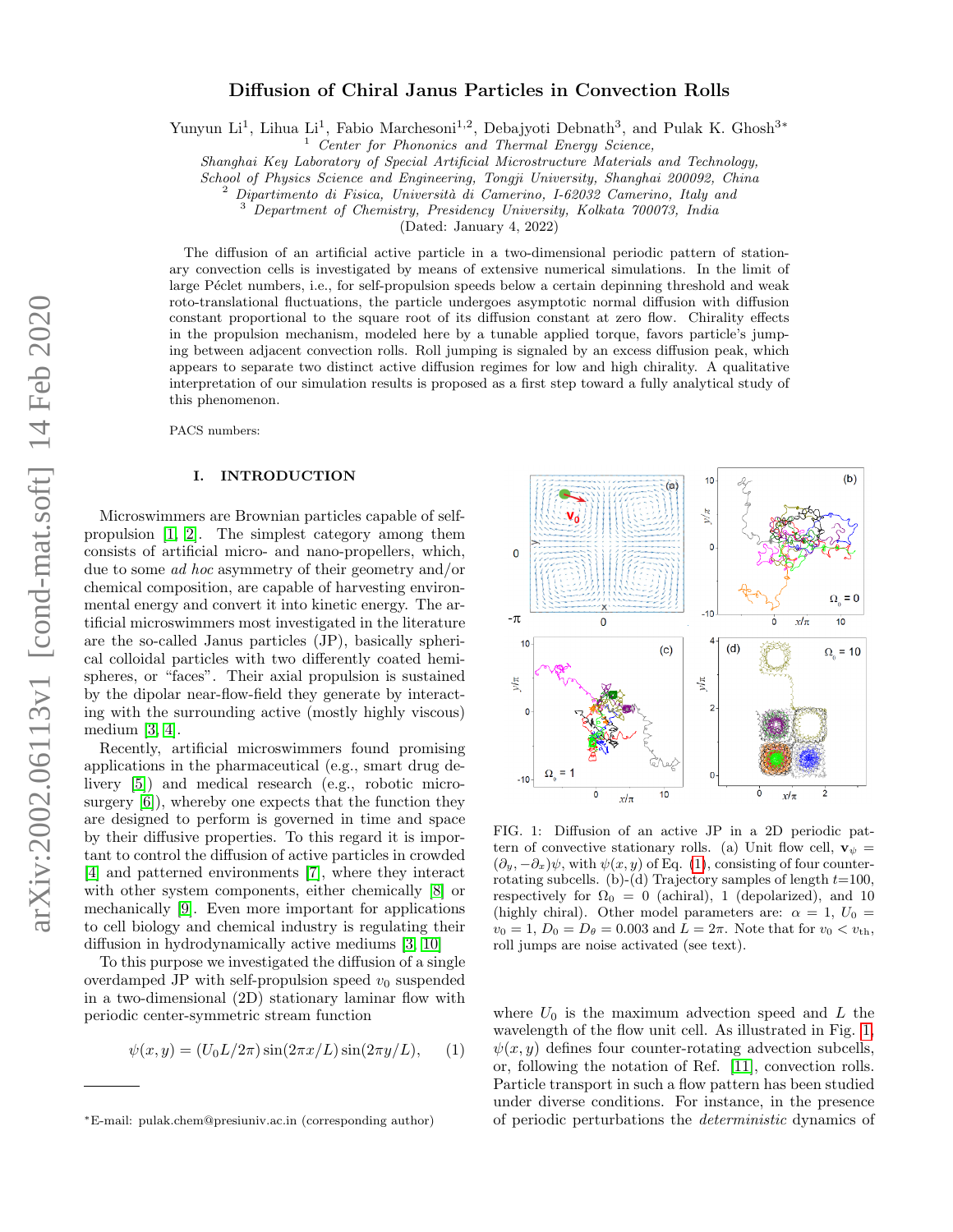a passive particle exhibits remarkable chaotic properties [\[12,](#page-5-11) [13\]](#page-5-12). Especially relevant to the present work are the results reported for the diffusivity [\[11\]](#page-5-10) and the nonlinear mobility [\[14,](#page-5-13) [15\]](#page-5-14) of passive tracers subject to thermal fluctuations. Note that in Ref. [\[15\]](#page-5-14) the drive acting on the tracer plays the role of a self-propulsion velocity with fixed orientation. However, despite its practical implications, the problem of how a flow field with stream function like  $\psi(x, y)$  can affect the diffusion of self-propelled particles has not been fully investigated, yet. The problem was addressed, indeed, by the authors of Ref. [\[16\]](#page-5-15), but only in the noiseless, chaotic limit. These authors also proved that, for self-propulsion speeds below a certain threshold, the particle gets dynamically trapped inside the convective rolls and its diffusion suppressed.

In this paper we consider the more realistic situation of an active particle subject to both translational and orientational fluctuations. As a consequence, the direction of its self-propulsion velocity is driven not only by the local flow shear [\[16\]](#page-5-15) and, possibly, a chiral (applied or intrinsic) torque [\[17\]](#page-5-16), but also by an intrinsic rotational noise. Moreover, due to thermal fluctuations, random hopping between convection rolls [\[11\]](#page-5-10) can occur even for self-propulsion speeds below the trapping threshold of Ref. [\[16\]](#page-5-15). As a result, active diffusion in the laminar flow of Eq. [\(1\)](#page-0-0) develops two distinct regimes, respectively for low and high chirality, both with a peculiar dependence on the particle's self-propulsion parameters. At the transition, the chiral and shear torque compensate each other inside two diagonally opposite  $\psi(x, y)$  subcells; this causes a partial depinning of the active particle from the convection rolls with a consequent diffusivity surge.

### II. THE MODEL

In the plane  $(x, y)$  the overdamped dynamics of an active JP can be formulated by means of two translational and one rotational Langevin equation (LE)

<span id="page-1-0"></span>
$$
\dot{\mathbf{r}} = \mathbf{v}_{\psi} + \mathbf{v}_{0} + \sqrt{D_{0}} \, \boldsymbol{\xi}(t) \tag{2}
$$
\n
$$
\dot{\theta} = \Omega_{0} + (\alpha/2) \, \nabla \times \mathbf{v}_{\psi} + \sqrt{D_{\theta}} \, \xi_{\theta}(t),
$$

where  $\mathbf{r} = (x, y,), \mathbf{v}_{\psi} = (\partial_y, -\partial_x)\psi$  is the advection velocity and the self-propulsion vector,  $\mathbf{v}_0 = v_0(\cos \theta, \sin \theta)$ , has constant modulus,  $v_0$ , and is oriented at an angle  $\theta$ with respect to the x-axis. The translational noises in the x and y directions,  $\xi(t) = (\xi_x(t), \xi_y(t))$ , and the rotational noise,  $\xi_{\theta}(t)$ , are stationary, independent, deltacorrelated Gaussian noises,  $\langle \xi_i(t)\xi_j(0)\rangle = 2\delta_{ij}\delta(t)$  with  $i, j = x, y, \theta$ . As long as diffusion takes place away from boundaries or other obstacles, the particle can be taken as pointlike. Effects due to its actual geometry and chemical-physical characteristics are encoded in the dynamical parameters appearing in Eq. [\(2\)](#page-1-0).  $D_0$  and  $D_\theta$ are the respective noise strengths, which we assume to be unrelated for generality (e.g., to account for different self-propulsion mechanisms [\[18\]](#page-5-17)). The reciprocal of  $D_{\theta}$  is the correlation, or angular persistence time of  $v_0$ ; accordingly,  $v_0/D_\theta$  quantifies the persistence length of the particle's self-propelled random motion. The flow shear exerts a torque on the active particle with frequency proportional to the local fluid vorticity  $\nabla \times \mathbf{v}_{\psi}$  [\[19](#page-5-18)[–21\]](#page-5-19). The constant  $\alpha$  can depend, in principle, on the properties of the particle's surface and its fabrication process. Here, for simplicity, we adopt Faxén's second law, which, for a spherical particle, yields  $\alpha = 1$  [\[19,](#page-5-18) [20\]](#page-5-20). For  $\alpha = 1$  and the stream function of Eq. [\(1\)](#page-0-0), the self-polarization term in the second LE [\(2\)](#page-1-0) can be conveniently rewritten as  $(-1/2)\nabla^2\psi$  or  $(2\pi/L)^2\psi(x,y)$ ; its modulus is maximum,  $\Omega_l$ , at the center of each subcell. Finally,  $\Omega_0$  represents a constant torque, either applied by the experimenter [\[22\]](#page-5-21), or intrinsic to the JP design [\[23,](#page-5-22) [24\]](#page-5-23), or exerted by a bounding surface [\[25\]](#page-5-24), or possibly due to unavoidable fabrication defects [\[6\]](#page-5-5). In any case,  $\Omega_0$  is a measure of the particle's chirality, which, as proven below, greatly impacts its diffusion. Due to the symmetry of the LE [\(2\)](#page-1-0) we restrict our analysis to the domain  $\Omega_0 \geq 0$ .

The LEs [\(2\)](#page-1-0) can be conveniently reformulated in dimensionless units by rescaling  $(x, y) \rightarrow (\tilde{x}, \tilde{y}) =$  $(2\pi/L)(x, y)$  and  $t \to \tilde{t} = \Omega_L t$  with  $\Omega_L = 2\pi U_0/L$ . Accordingly, the four remaining independent parameters get rescaled as  $v_0 \to v_0/U_0$ ,  $\Omega_0 \to \Omega_0/\Omega_L$ ,  $D_0 \to D_0/D_L$  and  $D_{\theta} \rightarrow D_{\theta}/\Omega_L$ , with  $D_L = U_0 L/2\pi$ . This means that, without loss of generality, we can set  $L = 2\pi$  and  $U_0 = 1$ and the simulation results thus obtained can be regarded as expressed in dimensionless units and easily scaled back to arbitrary dimensional units. The stochastic differential Eqs. [\(2\)](#page-1-0) were numerically integrated by means of a standard Milstein scheme [\[26\]](#page-5-25). Particular caution was exerted when computing the asymptotic diffusion constant

$$
D = \lim_{t \to \infty} \langle [x(t) - x(0)]^2 \rangle / 2t.
$$

Indeed, upon lowering the noise strengths  $D_0$  and  $D_\theta$ , the intercellular diffusion of a trapped active JP gets suppressed; accordingly, the time transients grow exceedingly long.

We conclude this section with an important remark. With the term particle trapping, we refer to the dynamical trapping caused by advection, which drags the suspended particle along closed orbits. This phenomenon is not to be mistaken with the trapping by an external potential. To this regard, we suggest the reader to compare the problem at hand with the problem of active diffusion in a planar "egg carton" potential [\[27\]](#page-5-26) or in a square array of truncated harmonic traps [\[28\]](#page-5-27). In these two cases, the underlying diffusion process is controlled by thermal activation, whereas in the present problem a crucial role is played by advection.

### III. RESULTS

In this paper we focus on the phenomenon of advection dominated active diffusion, that is on the dynami-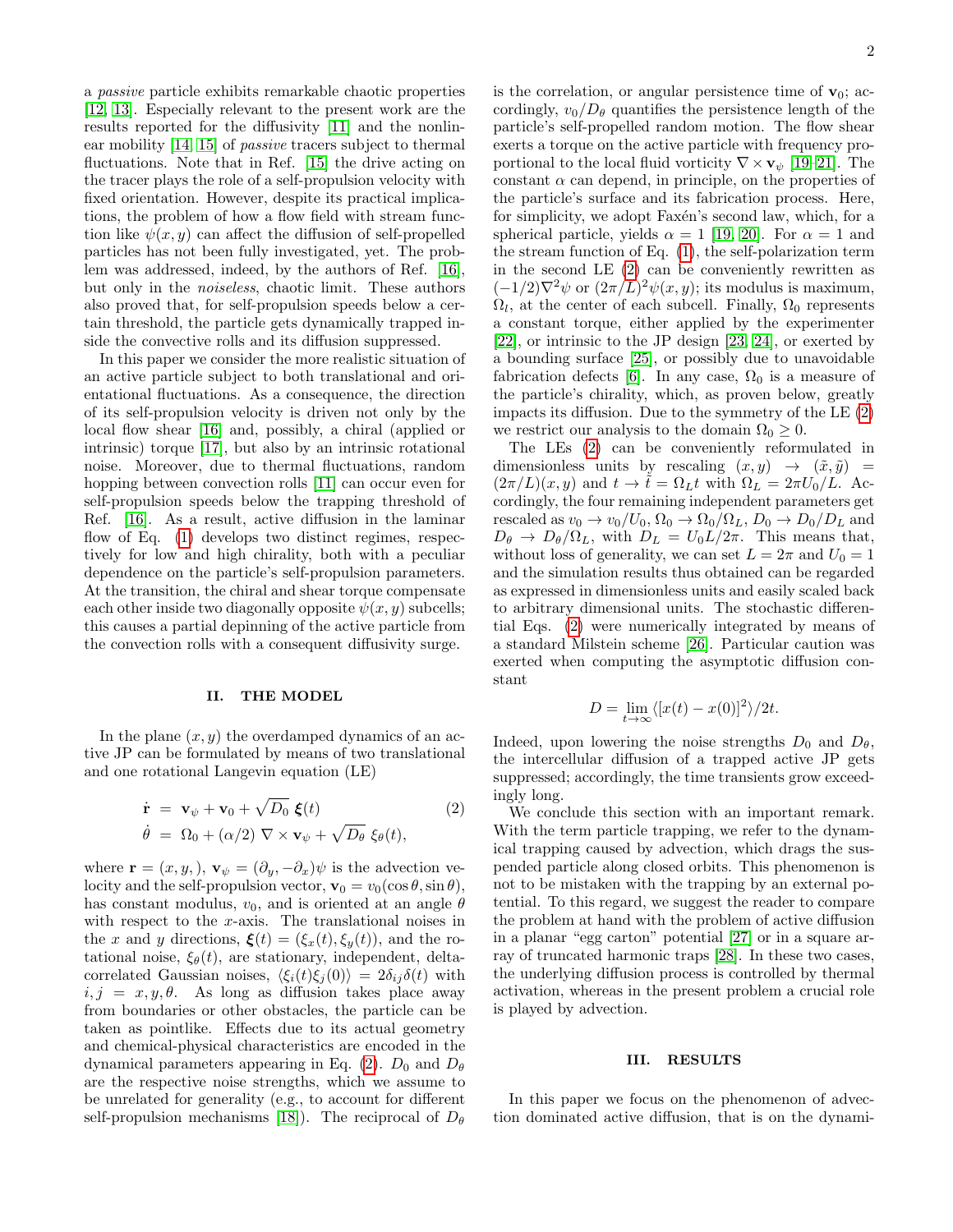

<span id="page-2-0"></span>FIG. 2: Particle's probability density integrated respectively over a positive  $(P_+$ , solid symbols) and a negative subcell  $(P_-,$  empty symbols), vs.  $\Omega_0$  for different values of the noise strengths,  $D_0$  and  $D_\theta$  (see legend). Other model parameters are:  $\alpha = 1, U_0 = v_0 = 1$ , and  $L = 2\pi$ . Particle's depinning from the negative subcells occurs for  $\Omega_0 \sim \Omega_L$ 

cal regime where a noiseless achiral JP would be strictly localized by the stream function  $\psi(x, y)$ . Indeed, depinning of a noiseless particle from the dynamical trap represented by a single convection roll occurs for selfpropulsion speeds above a certain threshold [\[16\]](#page-5-15). For a qualitative estimate of such a depinning speed,  $v_{\text{th}}$ , we notice that a trapped active particle can only perform circular orbits with radius,  $v_0/\Omega_L$ , not exceeding the effective half-width of the convection roll,  $R_s$ . For a square subcell of  $\psi(x, y)$ , Eq. [\(1\)](#page-0-0),  $R_s \simeq L/2\sqrt{2}$ ; hence, the trapping condition  $v_0 < v_{\text{th}} = \Omega_L R_{\text{s}}$ . For the flow parameters used here,  $v_{\text{th}} \simeq 2.2$ , in close agreement with the numerical result obtained in Ref. [\[16\]](#page-5-15).

# A. Convection Rolls as Dynamical Traps

The laminar flow exerts opposite shear (or selfpolarization) torques in each pair of neighboring  $\psi(x, y)$ subcells. Accordingly, we term the convection rolls positive or negative, depending on the sign of the particle's self-polarization. As all simulation data reported here are for  $\alpha = 1$ , vorticity and self-polarization have the same sign – positive in the subcells centered at  $(\pm L/2)(1, 1)$ and negative in the subcells centered at  $(\pm L/2)(1, -1)$ . Of course, the chiral torque,  $\Omega_0$ , in the second Eq. [\(2\)](#page-1-0) has a different impact on the particle's dynamics, depending on the sign of the subcell considered. In a negative subcell, a positive chiral torque with  $\Omega_0 \simeq \Omega_L$  tends to annul the self-polarization torque. As a result, the "depolarized" particle can escape the subcell even for  $v_0 < v_{\text{th}}$ and, in the absence of noise, to sojourn inside one of the positive subcells. This mechanism is termed here partial depinning because it is limited to the negative rolls, in contrast with the depinning occurring globally for  $v_0 > v_{\text{th}}$  [\[16\]](#page-5-15). This situation is graphically illus3

trated in Fig. [1.](#page-0-1) For  $\Omega_0 \ll \Omega_L$ , the particle's trajectories wander across the square array of convection rolls undergoing marked changes of direction upon crossing them. It is only for  $\Omega_0 \sim \Omega_L$ , that they start spiraling, but only inside the positive subcells, panel (c). Finally, for  $\Omega_0 \gg \Omega_L$  trajectories appear to be the superposition of advection and counterclockwise chiral rotations, the chiral rotations having much shorter a curvature radius than the advection ones, panel (d). Therefore, a highly chiral particle is *trapped* inside the convection rolls most of the time, irrespective of their vorticity sign. As quantitatively confirmed by the numerical data presented below, the characteristic self-polarization frequency,  $\Omega_L$ , thus separates two distinct chirality regimes, respectively, of low,  $\Omega_0 \ll \Omega_L$ , and high chirality,  $\Omega_0 \gg \Omega_L$ .

Based on this argument, we expect that the particle's stationary probability density (pdf),  $P(x, y)$ , tends to accumulate inside the positive subcells. To this purpose we integrated  $P(x, y)$  over the positive and negative subcells, separately, obtaining respectively the quantities  $P_+$  and P<sup>−</sup> plotted in Fig. [2.](#page-2-0) Of course, being all pdf normalized to 1, in the absence of chiral depinning,  $P_+ = P_- = 1/4$ . A strong spatial asymmetry of  $P(x, y)$  emerges as  $\Omega_0$ grows larger than  $\Omega_L$ .

In the noiseless limit,  $D_0 = D_\theta = 0$ , depinning occurs slightly below the self-polarization frequency, that is for  $\Omega_0 \simeq 0.9 \Omega_L$ . This is consistent with the remark that  $\Omega_L$  denotes the maximum vorticity at the center of the  $\psi(x, y)$  subcells. On the other hand, we also notice that angular fluctuations with finite strength,  $D_{\theta} > 0$ , no matter what their physical origin, weaken the effect of the chiral torque,  $\Omega_0$ . Consequently. in the presence of noise, the onset of partial depinning from the negative  $\psi(x, y)$  subcells gets "delayed", that is  $P_{\pm}$  deviate



<span id="page-2-1"></span>FIG. 3: Diffusion, D, vs. chiral torque,  $\Omega_0$ , in the cellular flow of Eq. [\(1\)](#page-0-0) for different values of  $D_0$ ,  $D_\theta$  and  $v_0$  (see legends). Other model parameters are:  $\alpha = 1, U_0 = 1, L = 2\pi$ . Dashed horizontal and sloped lines represent our analytical prediction, Eqs. [\(3\)](#page-3-0)-[\(5\)](#page-3-1). The vertical arrow corresponds to the condition  $\Omega_0 = \Omega_L.$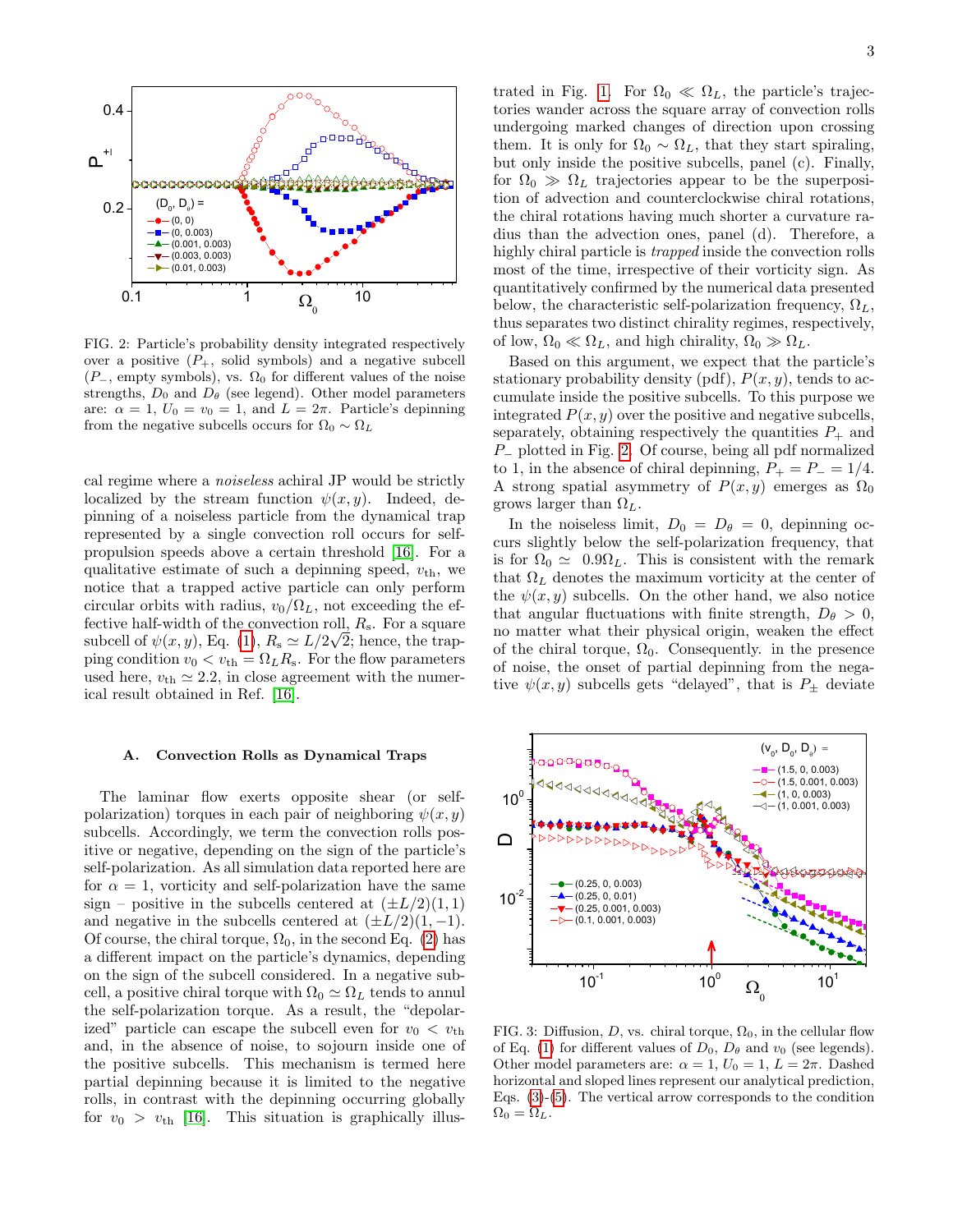## B. Advection Controlled Diffusion

The strong chirality dependence of the trajectories shown in Figs.  $1(b)-(d)$  and their nonuniform spatial localization illustrated in Fig. [2,](#page-2-0) have an immediate impact on the particle's asymptotic diffusion constant, D. For a particle with  $v_0/v_{\text{th}} \ll \Omega_0/\Omega_L$  the persistence length of its trajectories is much shorter than the flow cell size,  $v_0/\Omega_0 \ll L/2\pi$ , so that its intracell diffusion constant is well approximated by

<span id="page-3-0"></span>
$$
\overline{D}_{\infty} = D_0 + \frac{v_0^2}{2D_{\theta}} \frac{1}{1 + (\Omega_0/D_{\theta})^2},
$$
\n(3)

that is the diffusion constant of a chiral active particle in the absence of advection [\[17,](#page-5-16) [23\]](#page-5-22).

We know [\[16\]](#page-5-15) that an achiral active particle,  $\Omega_0 = 0$ , with  $v_0 < v_{\text{th}}$ , crosses the subcell separatrices, Fig. [1\(](#page-0-1)b), only as an effect of its roto-translational fluctuations. On keeping ignoring advection, its diffusion constant then would consist again of a translational term,  $D_0$ , due to thermal noise and an additional term from intercell jumps with effective step  $L/2\pi$ , namely [\[29\]](#page-5-28)

<span id="page-3-2"></span>
$$
\overline{D}_0 = D_0 + D_L + \frac{v_0}{2U_0}.
$$
\n(4)

We have now to take into account that diffusion occurs here in a flow pattern of stream function  $\psi(x, y)$ . The effects of advection on the diffusion of an active JP  $\,$ 



<span id="page-3-3"></span>FIG. 4: Diffusion, D, vs. rotational noise strength,  $D_{\theta}$ , in the cellular flow of Eq. [\(1\)](#page-0-0) for  $D_0 = 0$  (solid symbols) and 0.001 (empty symbols) and different  $\Omega_0$  (see legend). Other model parameters are:  $\alpha = 1, U_0 = 1, L = 2\pi$ . Dashed lines represent analytical predictions based on Eqs. [\(3\)](#page-3-0) and [\(5\)](#page-3-1). Downward and upward vertical arrows locate respectively the predicted maxima at  $D_{\theta} = \Omega_0$  and the emergence of the finite



<span id="page-3-4"></span>FIG. 5: Diffusion,  $D$ , vs. self-propulsion speed,  $v_0$ , in the cellular flow of Eq. [\(1\)](#page-0-0) for  $\Omega_0 = 0$  and different  $D_0$  and  $D_{\theta}$ ; (see legend and inset for more details at low  $v_0$ ). Other model parameters are:  $\alpha = 1, U_0 = 1, L = 2\pi$ . Dashed horizontal and sloped lines represent our analytical prediction (see text). The vertical arrow corresponds to the condition  $v_0 = v_{\text{th}} = 2.2$  (see text) [\[16\]](#page-5-15).

is illustrated in Fig. [3.](#page-2-1) To interpret the numerical results displayed there we notice that for  $v_0 \ll U_0$  (trapped particle) and  $D_0 \ll D_L$  (weak noise-induced depinning, see Sec. III.C), both the high- and low-chirality diffusion constants,  $\overline{D}_{\infty}$ , Eq. [\(3\)](#page-3-0), and  $\overline{D}_0$ , Eq. [\(4\)](#page-3-2), are much smaller than  $D_L$  (large effective Péclet number [\[11\]](#page-5-10)). This suggests that Eq. (38) of Ref. [\[11\]](#page-5-10) may apply to the case of active particles, too. A simple extension of that equation to the stream function  $\psi(x, y)$  of Eq. [\(1\)](#page-0-0) yields the working fitting formula,

<span id="page-3-1"></span>
$$
D = (D_L \overline{D})^{1/2},\tag{5}
$$

that is, for large Péclet numbers, the advective diffusion constant is proportional to the square root of the noflow particle's diffusion constant,  $\overline{D}$ . The quantity  $\overline{D}$  is approximated by Eqs. [\(3\)](#page-3-0) and [\(4\)](#page-3-2), respectively, in the high and low chirality regimes.

In Fig. [3](#page-2-1) the low and high chirality regimes are separated by an excess diffusion peak centered at around  $\Omega_0 \simeq \Omega_L$  (with a weak dependence on  $v_0$ ). This is the signature [\[30\]](#page-5-29) of particle's depinning from the negative subcells anticipated above. At high  $\Omega_0$  the data set plotted in Fig. [3](#page-2-1) exhibit tails of two kinds, depending on the value of  $D_0$ : (i) horizontal plateaus,  $D = (D_L D_0)^{1/2}$ , insensitive to the self-propulsion parameters, for finite thermal noise, and (ii)  $D \simeq (D_{\theta}D_{L}/2)^{1/2}v_0/\Omega_0$  for vanishingly translational noise,  $D_0 = 0$ . Both behaviors are closely reproduced by Eq. [\(5\)](#page-3-1) after replacing  $\overline{D}$  with  $\overline{D}_{\infty}$ of Eq. [\(3\)](#page-3-0) (dashed lines).

The validity of Eq. [\(5\)](#page-3-1) in the regime of high chirality,  $\Omega_0 \gg \Omega_L$ , is also apparent in Fig. [4.](#page-3-3) For  $D_0 = 0$ , the predicted diffusion constant  $(D_L\overline{D}_{\infty})^{1/2}$ , Eqs. [\(3\)](#page-3-0)-[\(5\)](#page-3-1), grows like  $D_{\theta}^{1/2}$  $\frac{1}{\theta}$  for  $D_{\theta} < \Omega_0$ , and then decays like  $D_\theta^{-1/2}$  $\theta_{\theta}^{-1/2}$  for  $D_{\theta} > \Omega_0$ , after going through a maximum at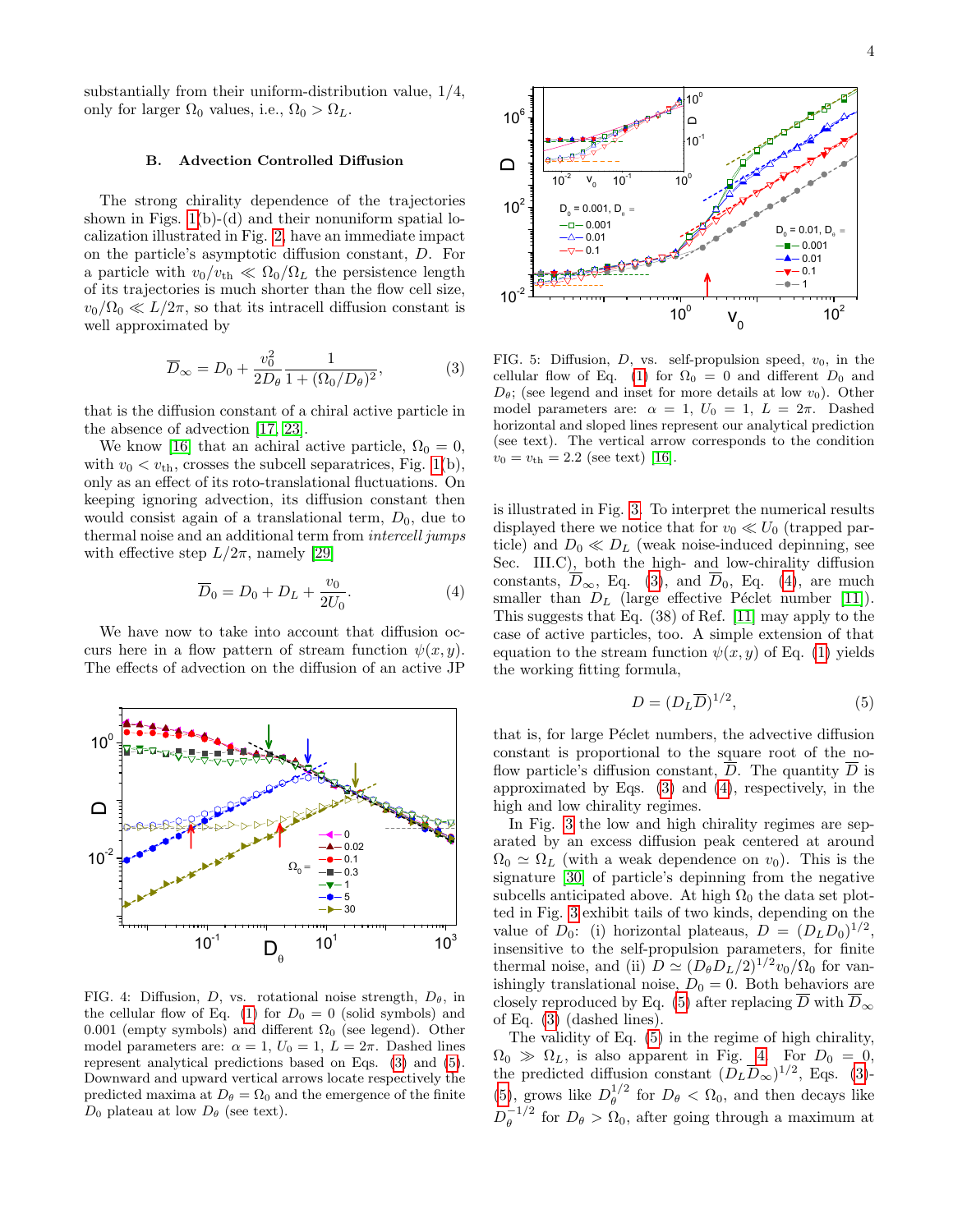$D_{\theta} = \Omega_0$  (downward arrows). Our formula for D fits closely the simulation data over the entire  $D_{\theta}$  domain of Fig. [4.](#page-3-3) For finite  $D_0$ , both the raising and decaying branches are still visible, except they appear to merge into the thermal plateau with  $D = (D_L D_0)^{1/2}$ . This happens when the diffusion term due to self-propulsion grows negligible with respect to  $D_0$ . Accordingly, for instance, at low  $D_{\theta}$  the thermal plateau extends up to  $D_{\theta} \sim 2(\Omega_0/v_0)^2 D_0$  (upward arrows).

In the low chirality regime,  $\Omega_0 < \Omega_L$ , the raising branch of the D curves of Fig. [4](#page-3-3) is replaced by a horizontal branch, which weakly depends on the angular frequencies,  $\Omega_0$  and  $D_\theta$ . Moreover, the horizontal and the decaying branches of the low chirality D curves connect around  $D_{\theta} \sim \Omega_L$ . Indeed, when the chiral frequency,  $\Omega_0$ , is lowered below the self-polarization frequency, the natural frequency for the angular rate,  $D_{\theta}$ , to compare with is now  $\Omega_L$ . For  $\Omega_0 > \max{\Omega_L, D_\theta}$  the JP behaves as a regular Brownian particle with effective local diffusion constant,  $D_0 + v_0^2/2D_\theta$ , see Eq. [\(3\)](#page-3-0); the D decaying branch is therefore the same for both low and high chirality.

Such a distinct diffusion regime is better illustrated in Fig. [5,](#page-3-4) where we study the constant  $D$  as a function of the self-propulsion speed,  $v_0$ . As expected, for  $v_0 \gg$  $v_{\text{th}}$ , the particle is largely insensitive to the advective drag, so that its diffusion constant approaches the zeroflow value,  $\overline{D}_{\infty}$ , of Eq. [\(3\)](#page-3-0), i.e., D is quadratic in  $v_0$ (sloped dashed lines). The curves plotted in the main panel of Fig. [5](#page-3-4) show a sharp jump in the vicinity of the threshold,  $v_{\text{th}}$ , thus confirming the existence of the depinning mechanism introduced in the noiseless limit by the authors of Ref. [\[16\]](#page-5-15). Relevant to the present study is the  $v_0$  dependence of D below the depinning threshold,  $v_0 < v_{\text{th}}$ . As anticipated above, we expect that formula [\(5\)](#page-3-1) applies to a flow trapped particle also at low chirality,  $\Omega_0 < \Omega_L$ , provided that  $\overline{D}$  is replaced by  $\overline{D}_0$  of Eq. [\(4\)](#page-3-2). For vanishing values of  $v_0$ , we recover the expected limit  $(D_0D_L)^{1/2}$  (horizontal dashed lines), whereas for  $D_0/D_L \ll v_0/U_0 \ll 1$  the constant D grows proportional to  $v_0^{1/2}$  (inset of Fig. [5\)](#page-3-4). We remind here that in the noiseless limit,  $D_0, D_\theta \rightarrow 0$ , the particle's dynamics becomes chaotic [\[16\]](#page-5-15) and diffusion is suppressed (and hard to compute numerically).

#### C. Noise Controlled Diffusion

The effects discussed in the foregoing subsections are detectable only at low thermal noise levels. In Fig. [6](#page-4-0) we illustrate how advection effects can be washed out by large thermal noise, even under the depinning threshold, i.e., for  $v_0 < v_{\text{th}}$ . In the case of a high chirality particle,  $\Omega_0 \gg \Omega_L$ , at low noise,  $D_0 \ll D_L$ , we know that  $D = (D<sub>L</sub> D<sub>0</sub>)<sup>1/2</sup>$ , whereas for exceedingly large  $D<sub>0</sub>$ we expect  $D = D_0$  (free diffusion limit). The transition between these two limits would take place for  $D_0 \sim D_L$ . This is consistent with the simulation data of Fig. [6](#page-4-0) (ver-



<span id="page-4-0"></span>FIG. 6: Diffusion,  $D$ , vs. translational noise,  $D_0$ , in the cel-lular flow of Eq. [\(1\)](#page-0-0) for  $D_{\theta} = 0$  and main panel:  $v_0 = 1$ and different  $\Omega_0$ , inset:  $\Omega_0 = 0$  and different  $v_0$  (see legends). Other model parameters are:  $\alpha = 1, U_0 = 1, L = 2\pi$ . Straight lines represent the analytical predictions discussed in the text for high (solid) and low chirality (dashed). A vertical arrow locates  $D_0 = D_L$ .

tical arrow). The case of low chirality is more interesting. The large noise branch of D till sets out proportional to  $D_0$ , but with substantially larger slope, which seems to increase proportionally to  $v_0^2$  (see inset). Our numerical data for  $D$  finally approach the free diffusion law,  $D = D_0$ , but asymptotically, only, around  $D_0 \sim U_0^2 / \Omega_0$ . To explain this phenomenon we remark that at low Péclet numbers,  $D_0 \gg D_L$ , the active particle is no longer trapped in the convection rolls. For low angular rates,  $D_{\theta}, \Omega_0 \ll \Omega_L$ , its mean free path is of the order of  $v_0 \tau_L$ , where  $\tau_L = L/2\pi U_0$  is the effective cell crossing time, and gets scattered against the cell separatrix with (short) persistence time,  $\tau_0 = (L/2\pi)^2/8D_0$ , governed by the translational noise. Using the argument invoked to de-rive Eq. [\(4\)](#page-3-2), we predict,  $D = D_0[1 + 4(v_0/U_0)^2]$ , in good agreement with the simulation data reported in Fig. [6.](#page-4-0) By the same token, one locates the switching between such a transient law and the free diffusion law at around  $D_0 \sim U_0^2/8\Omega_0.$ 

In conclusion, our simulations prove that the combination of advection and self-propulsion determines an appreciable excess diffusion of weakly chiral active JPs even at low Péclet numbers.

# IV. CONCLUSIONS

In this paper we have shown how active particles in hydrodynamically active mediums exhibit peculiar diffusion properties, which distinguish them from common colloidal particles. This is particularly true in the low chirality regime, where self-propulsion determines a rich phenomenology of the diffusion process. We remind that the simple and best known stream function  $\psi(x, y)$  of Eq. [\(2\)](#page-1-0), models situations that have been already imple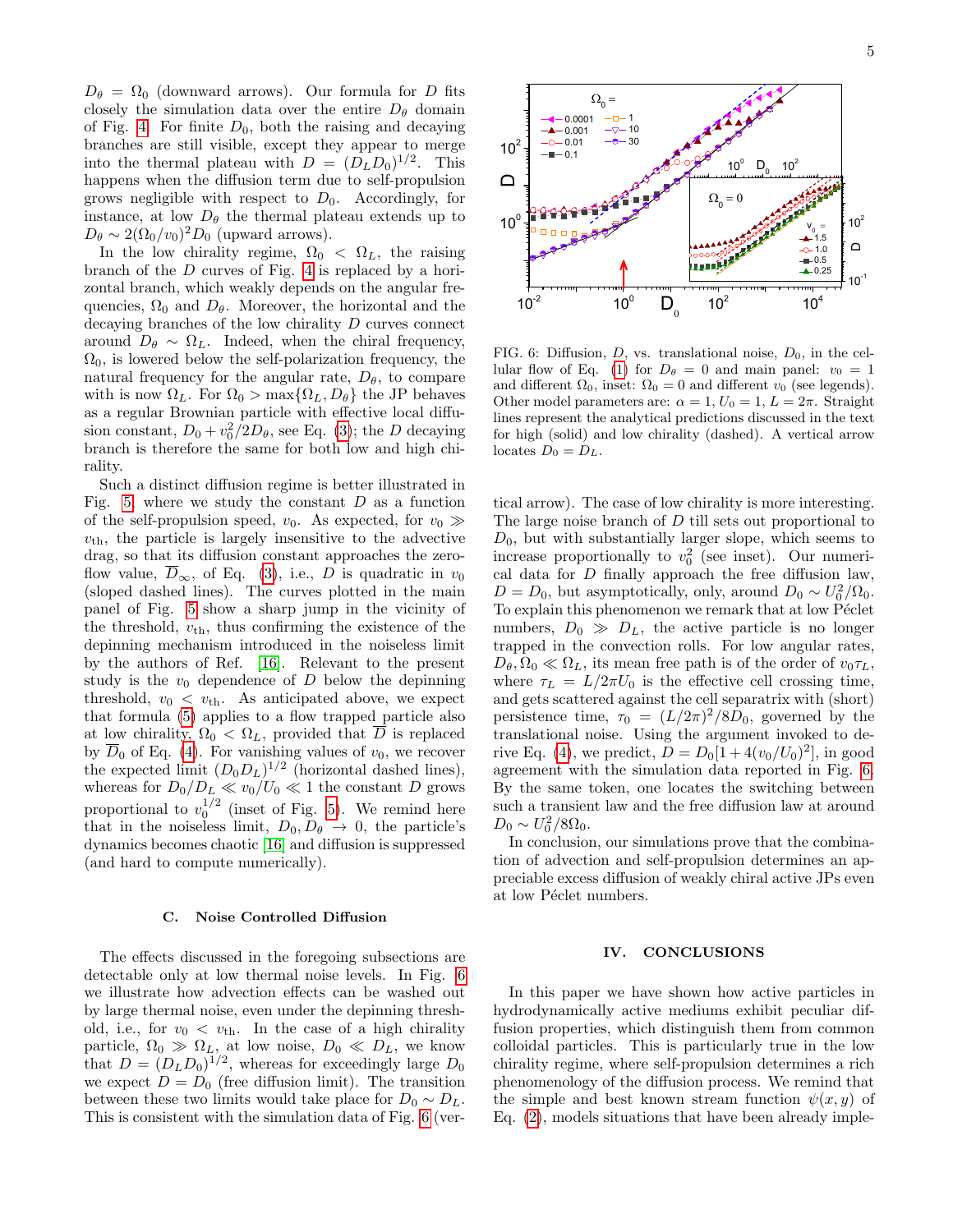mented experimentally, e.g., with rotating cylinders [\[13\]](#page-5-12) or with ion solutions in arrays of magnets [\[34\]](#page-6-0). Moreover, the numerical and analytical techniques reported here can be easily extended to different stream functions to represent convection rolls of varying topologies [\[35\]](#page-6-1). It is clear from this investigation that, in view of technological applications, advection controlled diffusion should be considered as an effective tool to govern the transport of active matter. Important examples are microfluidic devices [\[36\]](#page-6-2) or even microswimmer diffusion in steady turbulent flows [\[34\]](#page-6-0).

- <span id="page-5-0"></span>[1] S. Jiang and S. Granick (Eds.), *Janus particle synthesis*, self-assembly and applications (RSC Publishing, Cambridge, 2012).
- <span id="page-5-1"></span>[2] A. Walther and A. H. E. Müller, *Janus particles: Synthe*sis, self-assembly, physical properties, and applications, Chem. Rev. 113, 5194 (2013).
- <span id="page-5-2"></span>[3] M. C. Marchetti, J. F. Joanny, S. Ramaswamy, T. B. Liverpool, J. Prost, M. Rao, and R. A. Simha, Hydrodynamics of soft active matter, Rev. Mod. Phys. 85, 1143 (2013).
- <span id="page-5-3"></span>[4] J. Elgeti, R. G. Winkler, and G. Gompper, Physics of microswimmers, single particle motion and collective behavior: a review, Rep. Progr. Phys. **78**, 056601 (2015).
- <span id="page-5-4"></span>[5] see e.g. Smart Drug Delivery System, edited by A. D. Sezer (IntechOpen, 2016). DOI: 10.5772/60475
- <span id="page-5-5"></span>[6] J. Wang, Nanomachines: Fundamentals and Applications (Wiley-VCH, Weinheim, 2013).
- <span id="page-5-6"></span>[7] G. Volpe, I. Buttinoni, D. Vogt, H.-J. Kümmerer, and C. Bechinger, Microswimmers in patterned environments, Soft Matter, 7, 8810 (2011).
- <span id="page-5-7"></span>[8] T. Debnath, P. K. Ghosh, Y. Li, F. Marchesoni, and F. Nori, Active diffusion limited reactions, J. Chem. Phys. 150, 154902 (2019).
- <span id="page-5-8"></span>[9] G. Mino, T. E. Mallouk, T. Darnige, M. Hoyos, J. Dauchet, J. Dunstan, R. Soto, Y. Wang, A. Rousselet, and E. Clement, Enhanced diffusion due to active swimmers at a solid surface, Phys. Rev. Lett. 106, 048102 (2011).
- <span id="page-5-9"></span>[10] E. Lauga and T. R. Powers, The hydrodynamics of swimming microorganisms, Rep. Prog. Phys. **72**, 096601 (2009).
- <span id="page-5-10"></span>[11] W. Young, A. Pumir, and Y. Pomeau, Anomalous diffusion of tracer in convection rolls, Phys. Fluids A 1, 462 (1989).
- <span id="page-5-11"></span>[12] T. H. Solomon and J. P. Gollub, Chaotic particle transport in time-dependent Rayleigh-Bénard convection, Phys. Rev. A 38, 6280 (1988).
- <span id="page-5-12"></span>[13] T. H. Solomon and I. Mezić, Uniform resonant chaotic mixing in fluid flows, Nature (London) 425, 376 (2003).
- <span id="page-5-13"></span>[14] Y.-N. Young and M. J. Shelley, *Stretch-coil transition and* transport of fibers in cellular flows, Phys. Rev. Lett. 99, 058303 (2007); H. Manikantan and D. Saintillan, Subdiffusive transport of fluctuating elastic filaments in cellular flows, Phys. Fluids **25**, 073603 (2013).
- <span id="page-5-14"></span>[15] A. Sarracino, F. Cecconi, A. Puglisi, and A. Vulpiani, Nonlinear response of inertial tracers in steady laminar flows: Differential and absolute negative mobility, Phys.

### Acknowledgements

Y.L. is supported by the NSF China under grants No. 11875201 and No. 11935010. P.K.G. is supported by SERB Start-up Research Grant (Young Scientist) No. YSS/2014/000853 and the UGC-BSR Start-Up Grant No. F.30-92/2015. D.D. thanks CSIR, New Delhi, India, for support through a Junior Research Fellowship.

Rev. Lett. 117, 174501 (2016).

- <span id="page-5-15"></span>[16] C. Torney and Z. Neufeld, *Transport and aggregation of* self-propelled particles in fluid flows, Phys. Rev. Lett. **99**, 078101 (2007)
- <span id="page-5-16"></span>[17] S. vanTeeffelen and H. Löwen, Dynamics of a Brownian circle swimmer, Phys. Rev. E  $78$ , 020101(RC) (2008).
- <span id="page-5-17"></span>[18] P. K. Ghosh, V. R. Misko, F. Marchesoni, and F. Nori, Self-propelled Janus particles in a ratchet: Numerical simulations, Phys. Rev. Lett. 110, 268301 (2013).
- <span id="page-5-18"></span>[19] G. B. Jeffery, The motion of ellipsoidal particles immersed in a viscous fluid Proc. R. Soc. A 102, 161 (1922).
- <span id="page-5-20"></span> $[20]$  A. Zöttl and H. Stark, Nonlinear dynamics of a microswimmer in Poiseuille flow, Phys. Rev. Lett. 108, 218104 (2012).
- <span id="page-5-19"></span>[21] A. Geiseler, P. Hänggi, and F. Marchesoni, Self-polarizing microswimmers in a ctive density waves, Sci. Reports 7, 41884 (2017).
- <span id="page-5-21"></span>[22] T. R. Kline, W. F. Paxton, T. E. Mallouk, and A. Sen, Catalytic nanomotors: Remote-controlled autonomous movement of striped metallic nanorods, Angew. Chem. Int. Ed., 44, 744 (2005).
- <span id="page-5-22"></span>[23] D. Debnath, P. K. Ghosh, Y. Li, F. Marchesoni, and B. Li, Diffusion of eccentric microswimmers, Soft Matt. 12, 2017 (2016).
- <span id="page-5-23"></span>[24] X. Wang, M. In, Ch. Blanc, A. Würger, M. Nobili, and A. Stocco, Janus colloids actively rotating on the surface of water, Langmuir 33, 13766 (2017).
- <span id="page-5-24"></span>[25] A. Zöttl and H. Stark, *Emergent behavior in active col*loids, J. Phys.: Condens. Matter 28. 253001 (2016).
- <span id="page-5-25"></span>[26] P. E. Kloeden and E. Platen, Numerical Solution of Stochastic Differential Equations (Springer, 1992).
- <span id="page-5-26"></span>[27] A. Nourhani, V. H. Crespi, and P. E. Lammert, *Guiding* chiral self-propellers in a periodic potential, Phys. Rev. Lett. 115, 118101 (2015).
- <span id="page-5-27"></span>[28] W. Yang, V. R. Misko, F. Marchesoni, and F. Nori, Colloidal transport through trap arrays controlled by active microswimmers, J. Phys.: Condens. Matter 30 264004 (2018).
- <span id="page-5-28"></span>[29] D. ben-Avraham and S. Havlin, Diffusion and Reactions in Fractals and Disordered Systems (Cambridge University Press, Cambridge, 2000).
- <span id="page-5-29"></span>[30] G. Costantini and F. Marchesoni, Threshold diffusion in a tilted washboard potential, EPL 48, 491 (1999).
- [31] B. Wang, S. M. Anthony, S. C. Bae, and S. Granick, Anomalous yet Brownian, Proc. Natl. Acad. Sci. U.S.A. 106, 15160 (2009).
- [32] M. V. Chubynsky and G. W. Slater, *Diffusing diffusivity:*